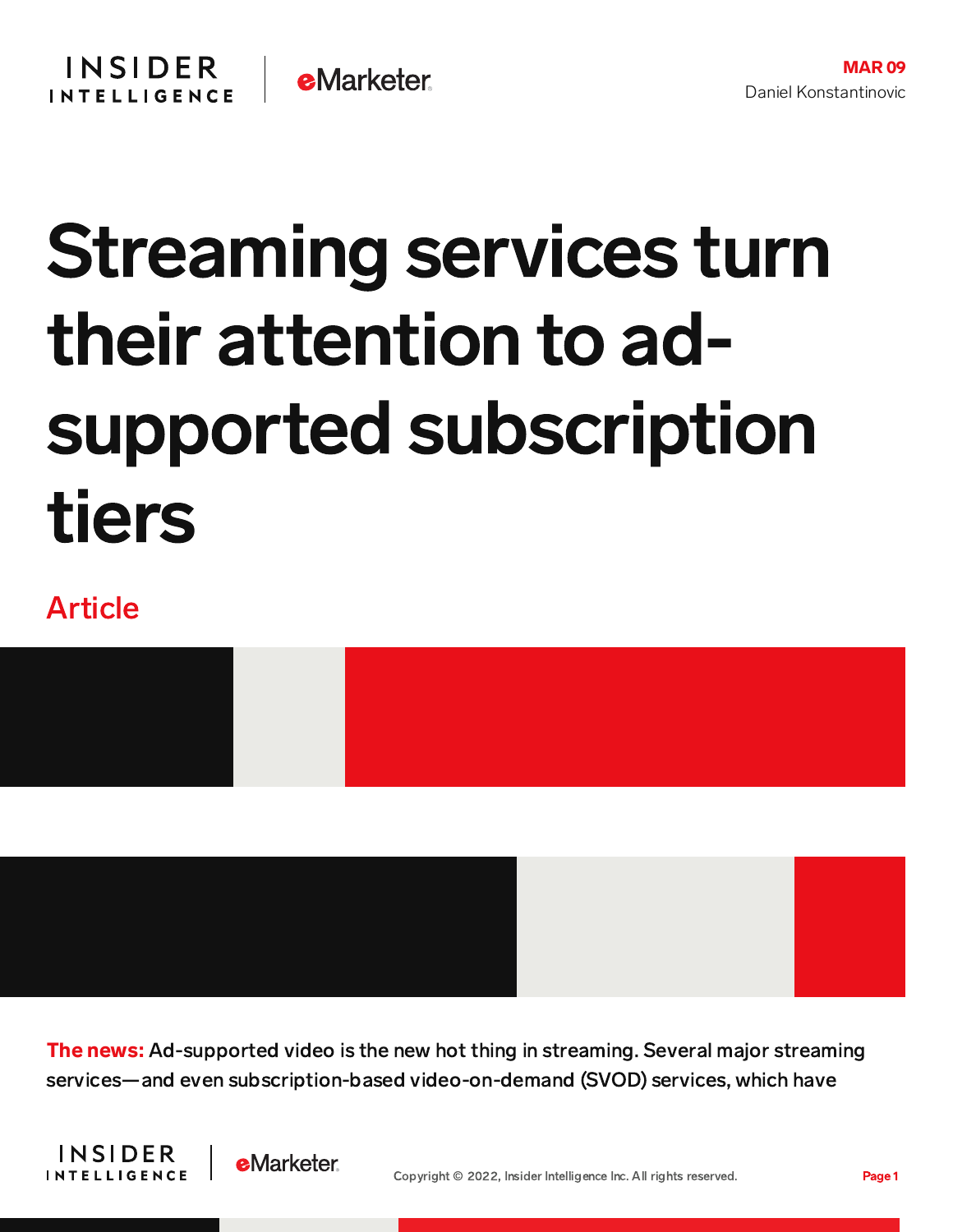historically opposed advertising—have either expressed interest in or already launched adsupported channels.

More on this: All eyes are on Disney at the moment, which is preparing to launch a cheaper, ad-supported tier later this year that it hopes will help it reach 230 million to 260 million subscribers by 2024, [per](https://www.theverge.com/2022/3/9/22967831/disney-plus-ads-hbo-max-hulu-streaming) The Verge. But it's far from the only streamer eyeing ad-supported video-on-demand (AVOD).

- Last year, the famously ad-averse HBO made the first crack in the dam between "prestige" streamers and advertisers when it launched an ad-supported subscription tier for HBO Max.
- That move, combined with Disney's growing market share, may have caused ad-free industry leader Netflix to wonder whether the grass is really greener on AVOD's side of the fence. At a conference earlier this week, CFO Spencer Neumann said "never say never" to the prospect of an ad-supported tier before restating confidence in the company's subscription model.

The ad-supported model is not new: Hulu has **proven its [potential](https://content-na2.emarketer.com/one-platform-wins-big-ad-supported-streaming-wars)** with long-standing adsupported viewing channels, and less popular services like **Peacock** have relied on it as well. Warner Bros. Discovery**'**s upcoming streaming rebrand could also feature [ad-supported](https://content-na2.emarketer.com/warner-bros-discovery-s-streaming-service-learns-peacock-could-soon-offer-free-ad-supported-tier) channels.



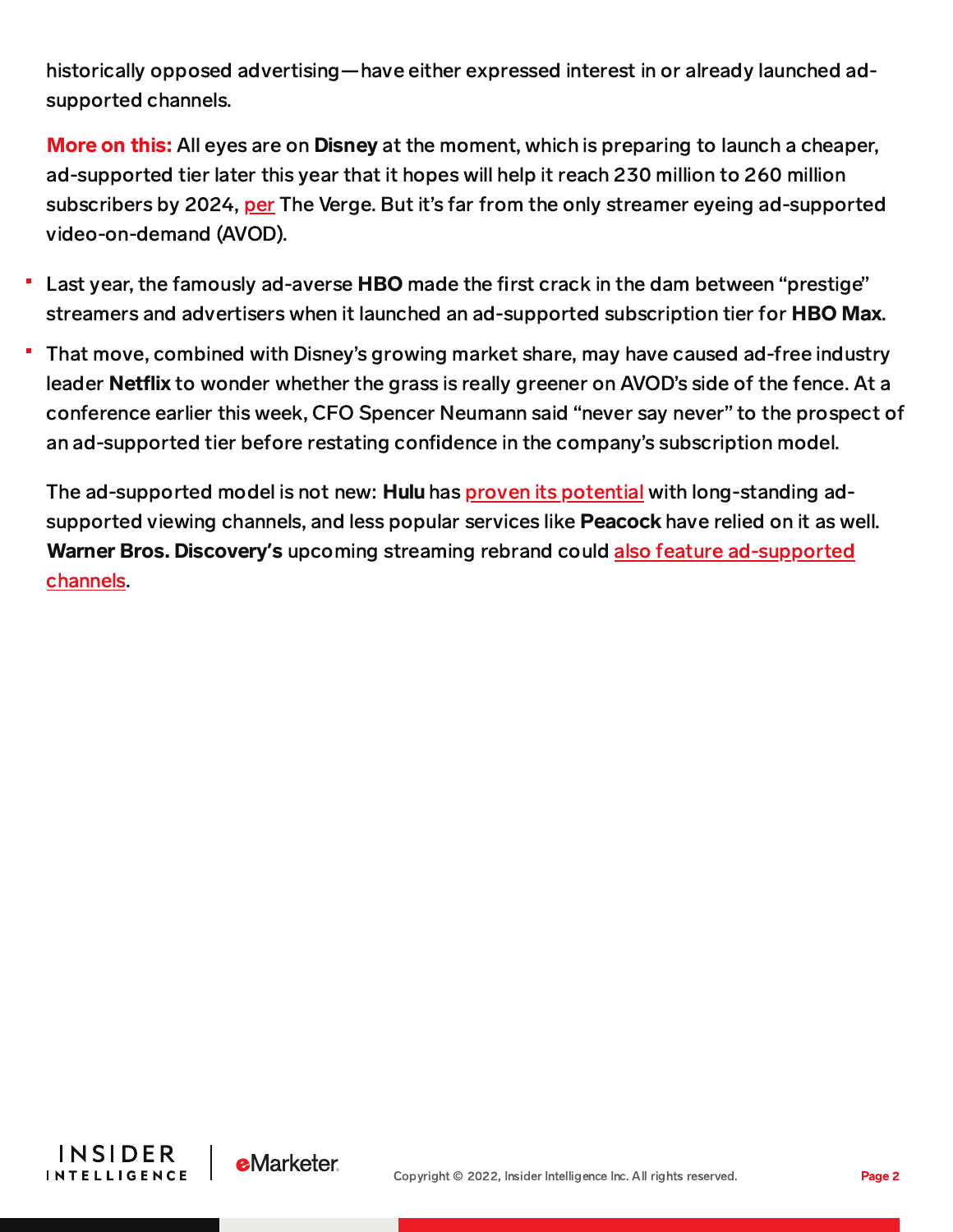## **AVOD Viewers** US, 2022-2026

**INSIDER** 

**INTELLIGENCE** 

**eMarketer** 



Why ads, why now? Offering cheaper, ad-supported subscription tiers is a win-win for streaming services in a crowded market looking to increase revenues without going overboard on raising subscription costs.

Streaming services are more expensive than they've ever been. Netflix recently increased its prices yet again: Its [\\$15.49-per-month](https://content-na2.emarketer.com/netflix-s-price-hike-won-t-affect-subscriber-growth) standard plan is now significantly more expensive than existing bundles and ad-supported subscription options. Even Disney+, still a relative